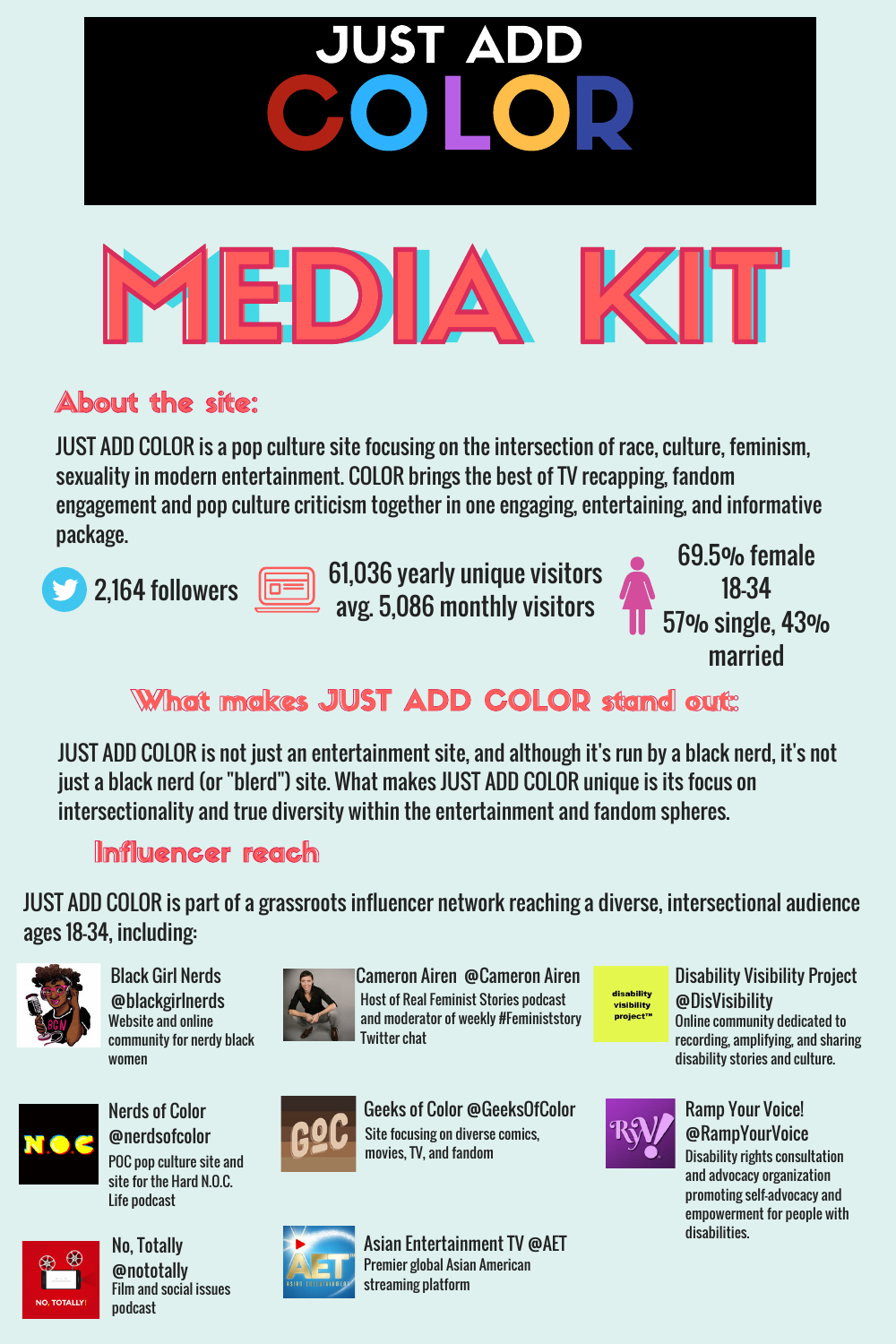### JUST ADD COLOR Mission Statement

- To reflect the beauty of multiracial, multicultural America
- To foster understanding and appreciation of others
- To create and foster a spirit of love-based activism
- To indulge in what makes pop culture fun ('cause we need some levity in these times)

### HOW IT'S ACHIEVED:

- Boosting organizations and movements that pushing America forward
- Boosting meaningful acts of allyship + tips on engaged allyship
- Exploring the connection between popular culture, social change, and activism by highlighting how marginalized groups and social issues are shown in mainstream media
- Providing criticism and commentary on pop culture

#### EDUCATE-ENGAGE-ACTIVATE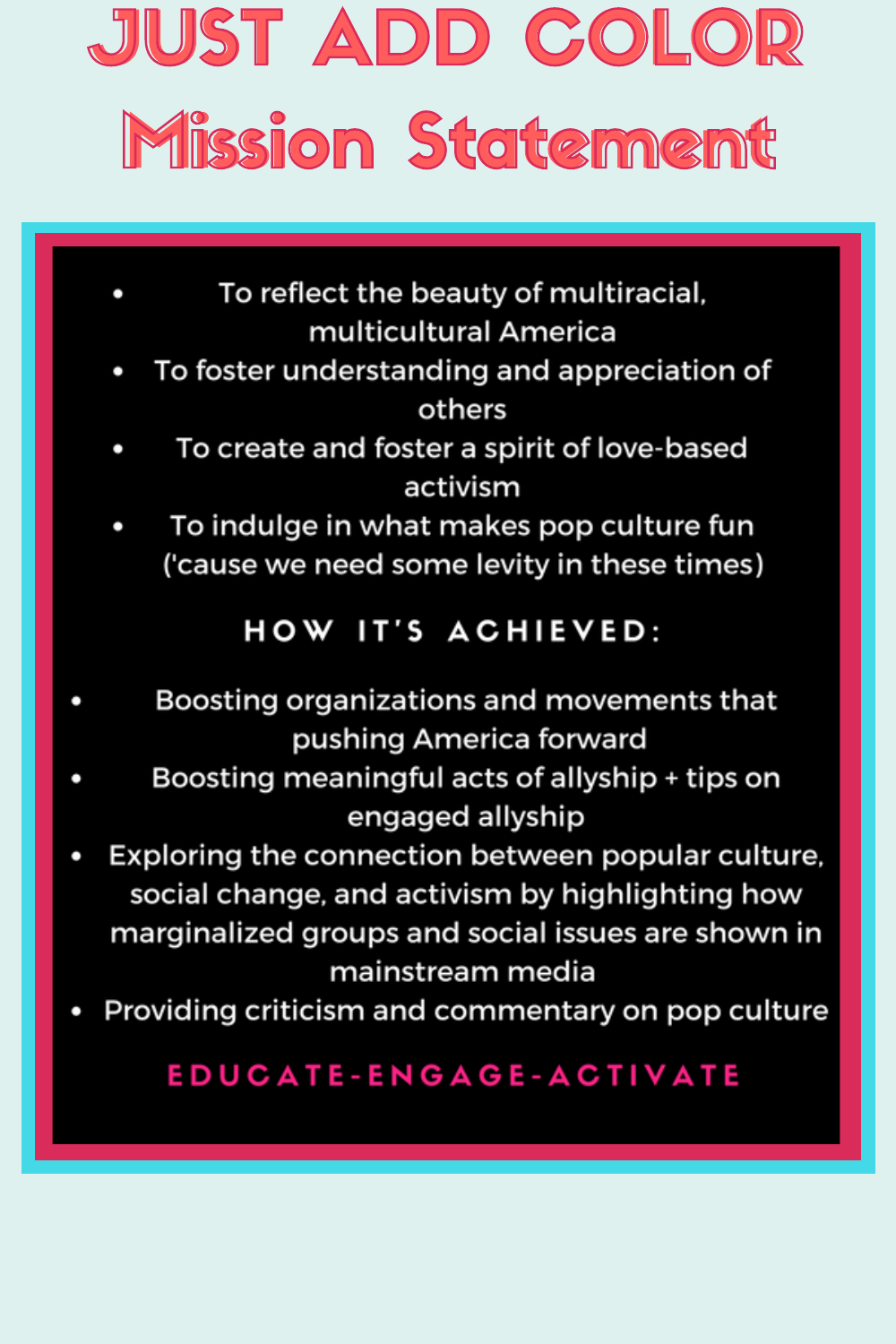## Popular posts



Sleepy Hollow post-mortem: Abbie ' s death and the painful erasure of black women





couple #ShadyMariah Sherlock' s obsession with queerbaiting is

more frustrating than ever  $\bigcap$ 

The unexpected joy of Luke Cage power



Exclusive interview: #Disa[bility](http://colorwebmag.com/2016/05/24/exclusive-interview-disabilitytoowhite-creator-vilissa-thompson/)TooWhite **creator Vilissa Thompson Post** 





- Exclusive interview: April Reign [disc](http://colorwebmag.com/2016/01/25/exclusive-interview-april-reign-discusses-the-effect-of-oscarssowhite/)usses the effect of #OscarsSoWhite  $\lceil \frac{1}{65} \rceil$
- Being Asian in Hollywood:Actors, directors and cre[ators](http://colorwebmag.com/2016/11/20/being-asian-in-hollywood-actors-directors-and-creators-talk-representation/) talk representation
- For Lisa Turtle: On being black, beautiful, and still not enough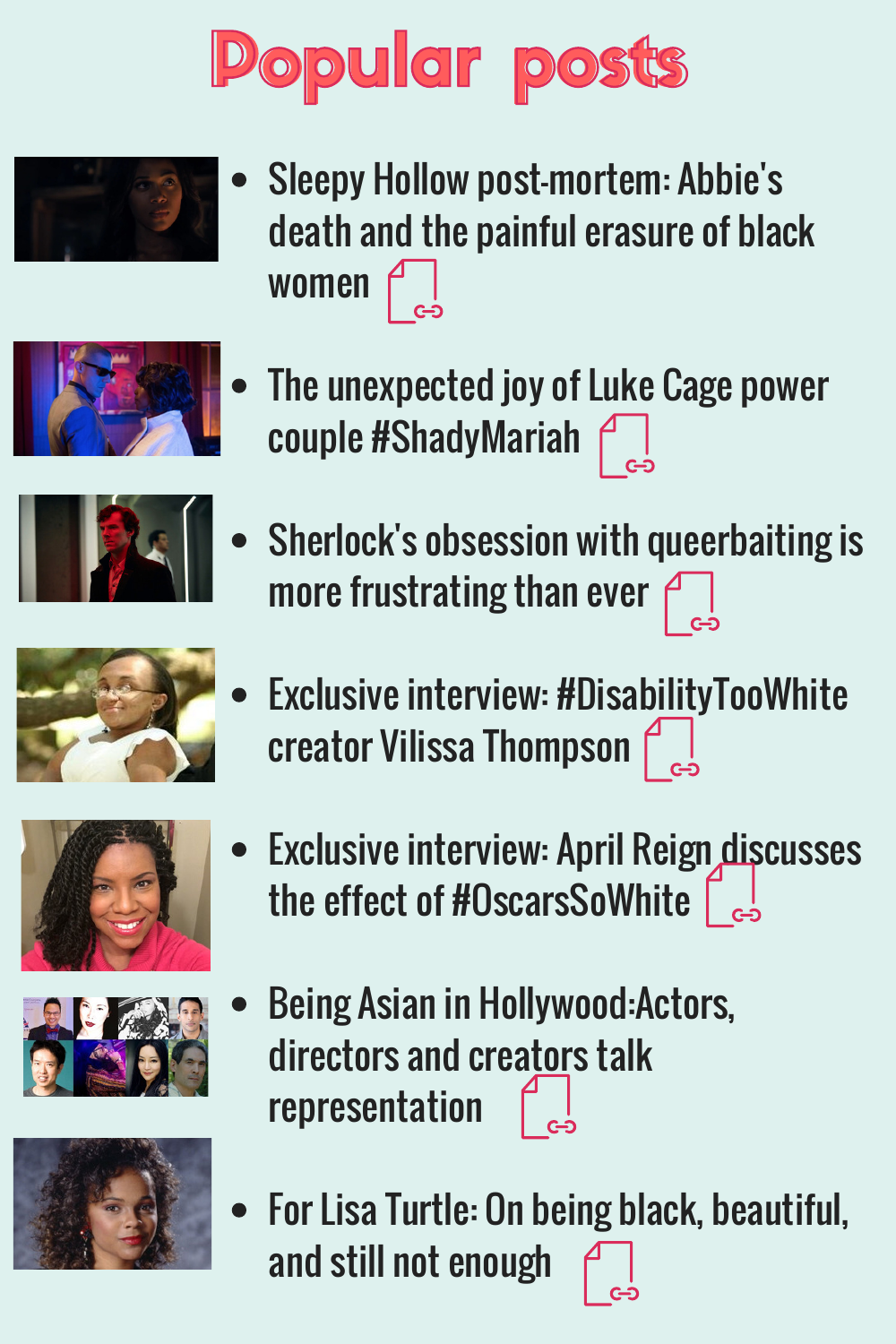

monique@colorwebmag.com @moniqueblognet @COLORwebmag

### **About Monique**

Monique Jones is a journalist, entertainment blogger, and pop culture critic, with close to 7 years of experience. I have built Monique writes/has written for:

- Tor
- Black Girl Nerds
- The Tempest
- Comic Book **Resources**
- Miami New Times
- **Racialicious**
- Antenna Free TV
- TV Equals
- **ShockYa**
- Topless Robot
- The Nerds of Color

### What readers say about JUST ADD COLOR: